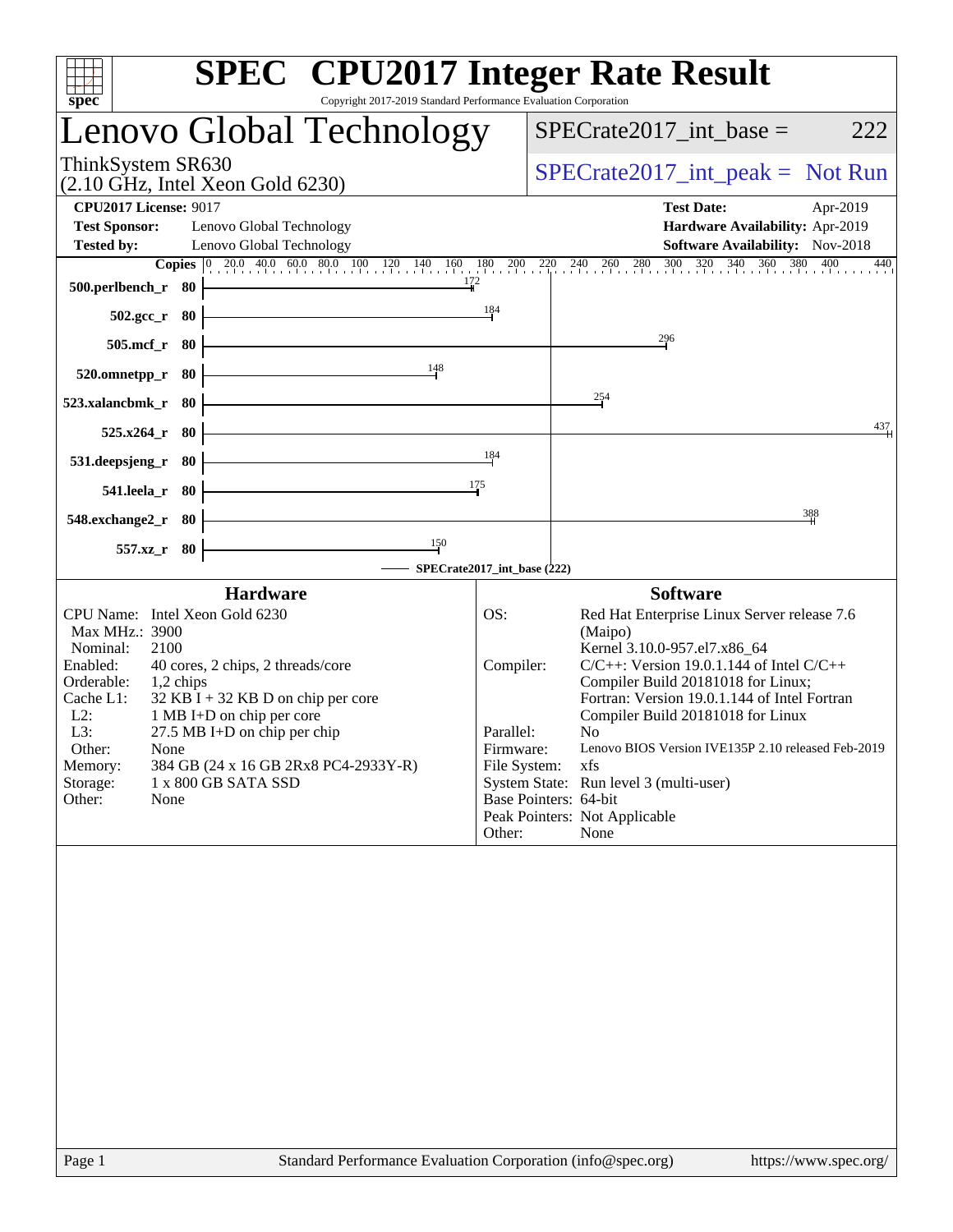

# Lenovo Global Technology

SPECrate2017 int\_base =  $222$ 

(2.10 GHz, Intel Xeon Gold 6230)

ThinkSystem SR630<br>  $SPECTA = Not Run$ <br>  $SPECTA = Not Run$ 

**[Test Sponsor:](http://www.spec.org/auto/cpu2017/Docs/result-fields.html#TestSponsor)** Lenovo Global Technology **[Hardware Availability:](http://www.spec.org/auto/cpu2017/Docs/result-fields.html#HardwareAvailability)** Apr-2019

**[CPU2017 License:](http://www.spec.org/auto/cpu2017/Docs/result-fields.html#CPU2017License)** 9017 **[Test Date:](http://www.spec.org/auto/cpu2017/Docs/result-fields.html#TestDate)** Apr-2019 **[Tested by:](http://www.spec.org/auto/cpu2017/Docs/result-fields.html#Testedby)** Lenovo Global Technology **[Software Availability:](http://www.spec.org/auto/cpu2017/Docs/result-fields.html#SoftwareAvailability)** Nov-2018

### **[Results Table](http://www.spec.org/auto/cpu2017/Docs/result-fields.html#ResultsTable)**

|                                  | <b>Base</b>   |                |       |                | <b>Peak</b> |                |       |               |                |       |                |              |                |              |
|----------------------------------|---------------|----------------|-------|----------------|-------------|----------------|-------|---------------|----------------|-------|----------------|--------------|----------------|--------------|
| <b>Benchmark</b>                 | <b>Copies</b> | <b>Seconds</b> | Ratio | <b>Seconds</b> | Ratio       | <b>Seconds</b> | Ratio | <b>Copies</b> | <b>Seconds</b> | Ratio | <b>Seconds</b> | <b>Ratio</b> | <b>Seconds</b> | <b>Ratio</b> |
| 500.perlbench_r                  | 80            | 738            | 173   | 746            | 171         | 742            | 172   |               |                |       |                |              |                |              |
| $502.\text{gcc}_r$               | 80            | 615            | 184   | 614            | 184         | 615            | 184   |               |                |       |                |              |                |              |
| $505$ .mcf r                     | 80            | 438            | 295   | 437            | 296         | 437            | 296   |               |                |       |                |              |                |              |
| 520.omnetpp_r                    | 80            | 707            | 148   | 705            | 149         | 707            | 148   |               |                |       |                |              |                |              |
| 523.xalancbmk_r                  | 80            | 332            | 254   | 332            | 254         | 331            | 255   |               |                |       |                |              |                |              |
| 525.x264 r                       | 80            | 321            | 437   | 319            | 440         | 321            | 437   |               |                |       |                |              |                |              |
| 531.deepsjeng_r                  | 80            | 497            | 184   | 496            | 185         | 497            | 184   |               |                |       |                |              |                |              |
| 541.leela r                      | 80            | 759            | 175   | 757            | 175         | 754            | 176   |               |                |       |                |              |                |              |
| 548.exchange2_r                  | 80            | 538            | 390   | 540            | 388         | 540            | 388   |               |                |       |                |              |                |              |
| 557.xz r                         | 80            | 575            | 150   | 575            | 150         | 575            | 150   |               |                |       |                |              |                |              |
| $SPECrate2017$ int base =<br>222 |               |                |       |                |             |                |       |               |                |       |                |              |                |              |
| $SPECrate2017$ int peak =        |               |                |       | <b>Not Run</b> |             |                |       |               |                |       |                |              |                |              |

Results appear in the [order in which they were run](http://www.spec.org/auto/cpu2017/Docs/result-fields.html#RunOrder). Bold underlined text [indicates a median measurement](http://www.spec.org/auto/cpu2017/Docs/result-fields.html#Median).

### **[Submit Notes](http://www.spec.org/auto/cpu2017/Docs/result-fields.html#SubmitNotes)**

 The numactl mechanism was used to bind copies to processors. The config file option 'submit' was used to generate numactl commands to bind each copy to a specific processor. For details, please see the config file.

### **[Operating System Notes](http://www.spec.org/auto/cpu2017/Docs/result-fields.html#OperatingSystemNotes)**

Stack size set to unlimited using "ulimit -s unlimited"

### **[General Notes](http://www.spec.org/auto/cpu2017/Docs/result-fields.html#GeneralNotes)**

Environment variables set by runcpu before the start of the run: LD\_LIBRARY\_PATH = "/home/cpu2017-1.0.5-ic19.0u1/lib/intel64"

 Binaries compiled on a system with 1x Intel Core i9-7900X CPU + 32GB RAM memory using Redhat Enterprise Linux 7.5 Transparent Huge Pages enabled by default Prior to runcpu invocation Filesystem page cache synced and cleared with: sync; echo 3> /proc/sys/vm/drop\_caches runcpu command invoked through numactl i.e.: numactl --interleave=all runcpu <etc> Yes: The test sponsor attests, as of date of publication, that CVE-2017-5754 (Meltdown) is mitigated in the system as tested and documented. Yes: The test sponsor attests, as of date of publication, that CVE-2017-5753 (Spectre variant 1) is mitigated in the system as tested and documented. Yes: The test sponsor attests, as of date of publication, that CVE-2017-5715 (Spectre variant 2)

**(Continued on next page)**

| Page 2 | Standard Performance Evaluation Corporation (info@spec.org) | https://www.spec.org/ |
|--------|-------------------------------------------------------------|-----------------------|
|        |                                                             |                       |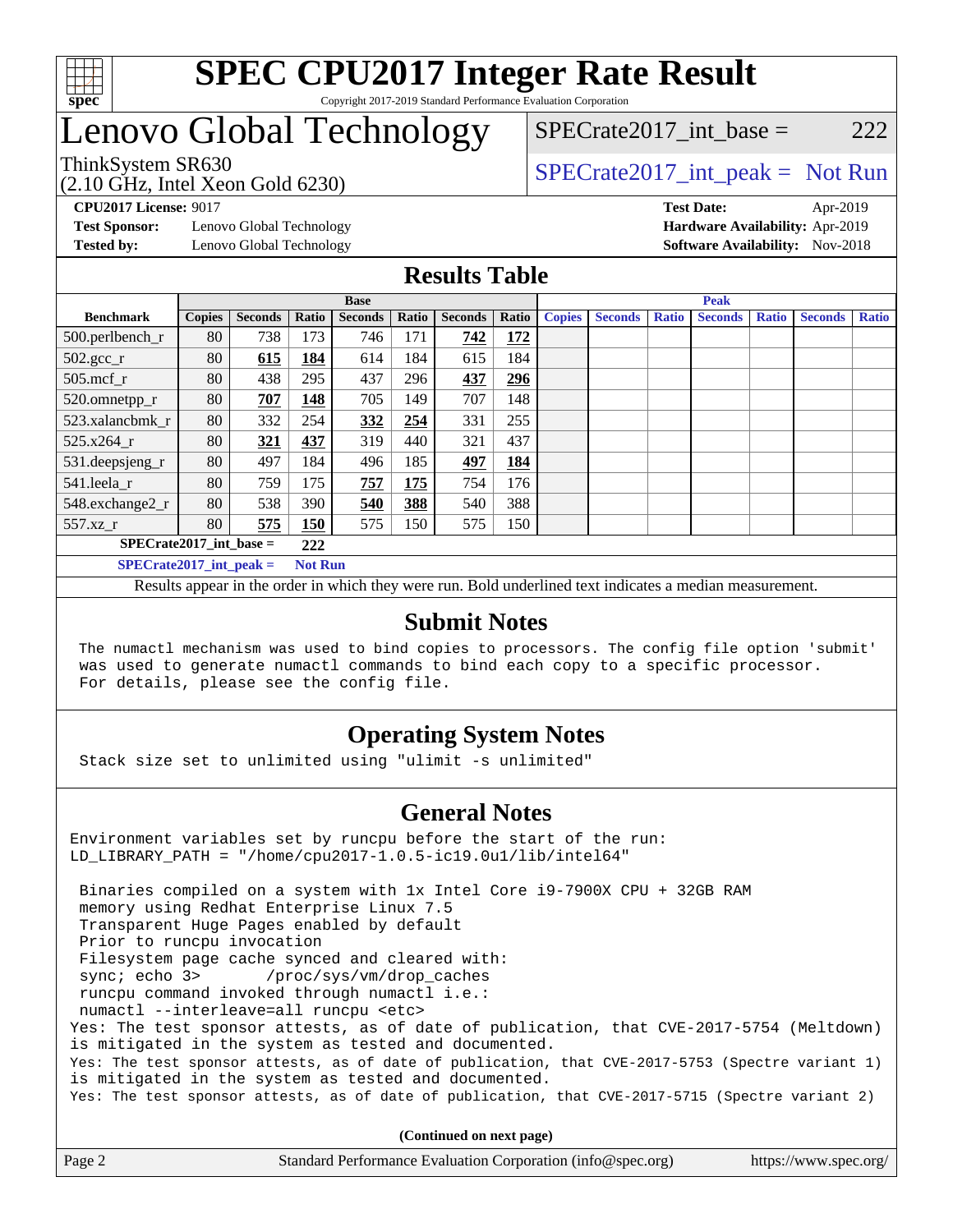

# Lenovo Global Technology

ThinkSystem SR630<br>  $SPECTA = Not Run$ <br>  $SPECTA = Not Run$ 

SPECrate2017 int\_base =  $222$ 

(2.10 GHz, Intel Xeon Gold 6230)

**[Test Sponsor:](http://www.spec.org/auto/cpu2017/Docs/result-fields.html#TestSponsor)** Lenovo Global Technology **[Hardware Availability:](http://www.spec.org/auto/cpu2017/Docs/result-fields.html#HardwareAvailability)** Apr-2019 **[Tested by:](http://www.spec.org/auto/cpu2017/Docs/result-fields.html#Testedby)** Lenovo Global Technology **[Software Availability:](http://www.spec.org/auto/cpu2017/Docs/result-fields.html#SoftwareAvailability)** Nov-2018

**[CPU2017 License:](http://www.spec.org/auto/cpu2017/Docs/result-fields.html#CPU2017License)** 9017 **[Test Date:](http://www.spec.org/auto/cpu2017/Docs/result-fields.html#TestDate)** Apr-2019

#### **[General Notes \(Continued\)](http://www.spec.org/auto/cpu2017/Docs/result-fields.html#GeneralNotes)**

is mitigated in the system as tested and documented. Yes: The test sponsor attests, as of date of publication, that CVE-2018-3640 (Spectre variant 3a) is mitigated in the system as tested and documented. Yes: The test sponsor attests, as of date of publication, that CVE-2018-3639 (Spectre variant 4) is mitigated in the system as tested and documented.

### **[Platform Notes](http://www.spec.org/auto/cpu2017/Docs/result-fields.html#PlatformNotes)**

Page 3 Standard Performance Evaluation Corporation [\(info@spec.org\)](mailto:info@spec.org) <https://www.spec.org/> BIOS configuration: Choose Operating Mode set to Maximum Performance Choose Operating Mode set to Custom Mode C-states set to Legacy SNC set to Enable Trusted Execution Technology set to Enable Stale AtoS set to Enable LLC dead line alloc set to Disable Sysinfo program /home/cpu2017-1.0.5-ic19.0u1/bin/sysinfo Rev: r5974 of 2018-05-19 9bcde8f2999c33d61f64985e45859ea9 running on localhost.localdomain Thu Apr 25 23:32:05 2019 SUT (System Under Test) info as seen by some common utilities. For more information on this section, see <https://www.spec.org/cpu2017/Docs/config.html#sysinfo> From /proc/cpuinfo model name : Intel(R) Xeon(R) Gold 6230 CPU @ 2.10GHz 2 "physical id"s (chips) 80 "processors" cores, siblings (Caution: counting these is hw and system dependent. The following excerpts from /proc/cpuinfo might not be reliable. Use with caution.) cpu cores : 20 siblings : 40 physical 0: cores 0 1 2 3 4 8 9 10 11 12 16 17 18 19 20 24 25 26 27 28 physical 1: cores 0 1 2 3 4 8 9 10 11 12 16 17 18 19 20 24 25 26 27 28 From lscpu: Architecture: x86\_64 CPU op-mode(s): 32-bit, 64-bit Byte Order: Little Endian  $CPU(s):$  80 On-line CPU(s) list: 0-79 Thread(s) per core: 2 Core(s) per socket: 20 Socket(s): 2 NUMA node(s): 4 Vendor ID: GenuineIntel **(Continued on next page)**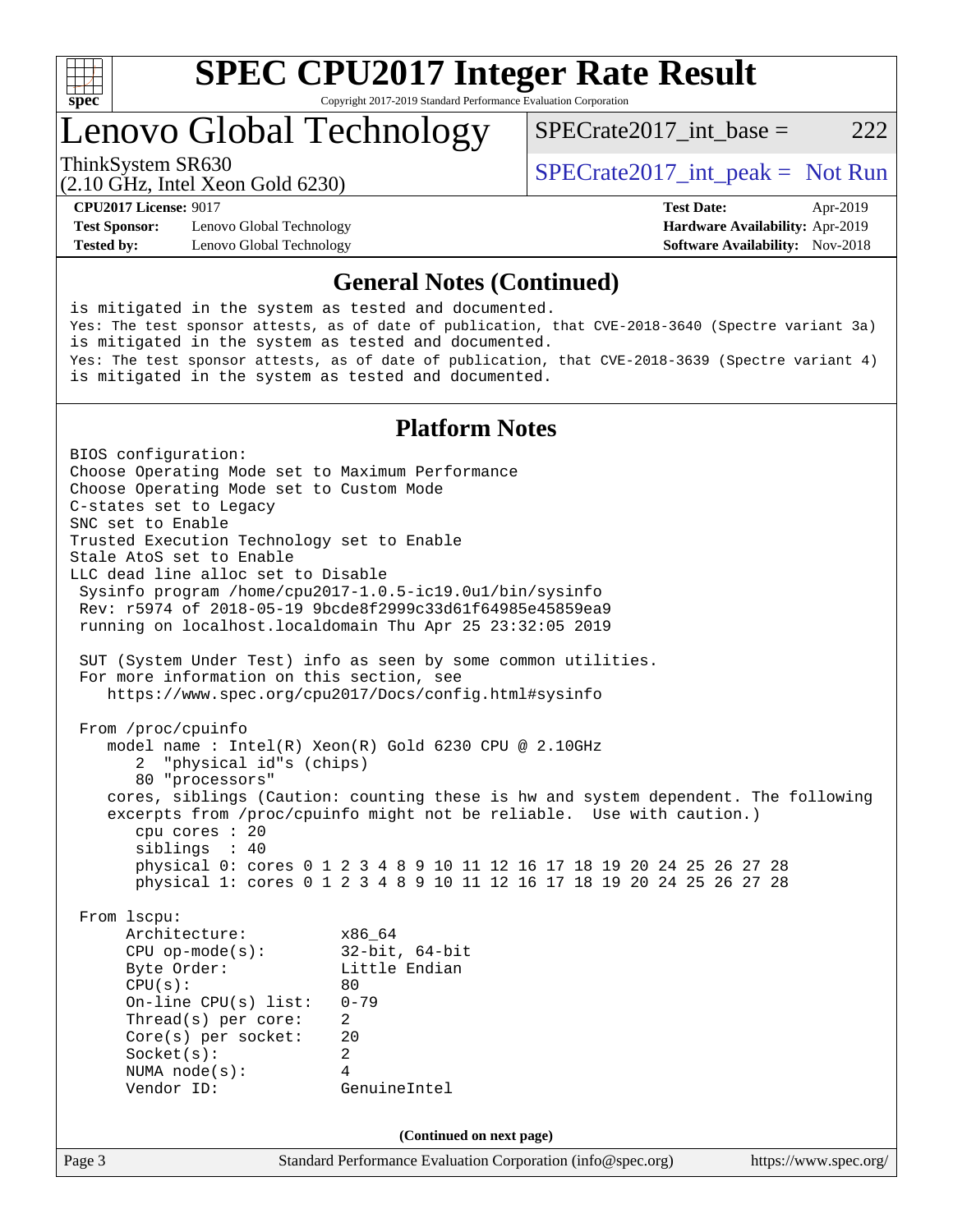

# Lenovo Global Technology

 $SPECTate2017\_int\_base = 222$ 

(2.10 GHz, Intel Xeon Gold 6230)

ThinkSystem SR630<br>  $(2.10 \text{ GHz. Intel } Y_{\text{QCD}}$  Gold 6230)

**[CPU2017 License:](http://www.spec.org/auto/cpu2017/Docs/result-fields.html#CPU2017License)** 9017 **[Test Date:](http://www.spec.org/auto/cpu2017/Docs/result-fields.html#TestDate)** Apr-2019

**[Test Sponsor:](http://www.spec.org/auto/cpu2017/Docs/result-fields.html#TestSponsor)** Lenovo Global Technology **[Hardware Availability:](http://www.spec.org/auto/cpu2017/Docs/result-fields.html#HardwareAvailability)** Apr-2019 **[Tested by:](http://www.spec.org/auto/cpu2017/Docs/result-fields.html#Testedby)** Lenovo Global Technology **[Software Availability:](http://www.spec.org/auto/cpu2017/Docs/result-fields.html#SoftwareAvailability)** Nov-2018

#### **[Platform Notes \(Continued\)](http://www.spec.org/auto/cpu2017/Docs/result-fields.html#PlatformNotes)**

| CPU family:<br>Model:            | 6<br>85                                                                                                                     |  |  |  |  |  |
|----------------------------------|-----------------------------------------------------------------------------------------------------------------------------|--|--|--|--|--|
| Model name:                      | $Intel(R)$ Xeon $(R)$ Gold 6230 CPU @ 2.10GHz                                                                               |  |  |  |  |  |
| Stepping:                        | 6                                                                                                                           |  |  |  |  |  |
| CPU MHz:                         | 2100.000                                                                                                                    |  |  |  |  |  |
| BogoMIPS:                        | 4200.00                                                                                                                     |  |  |  |  |  |
| Virtualization:                  | $VT - x$                                                                                                                    |  |  |  |  |  |
| L1d cache:                       | 32K                                                                                                                         |  |  |  |  |  |
| Lli cache:                       | 32K                                                                                                                         |  |  |  |  |  |
| $L2$ cache:                      | 1024K                                                                                                                       |  |  |  |  |  |
| L3 cache:                        | 28160K                                                                                                                      |  |  |  |  |  |
| NUMA node0 CPU(s):               | $0-2, 5, 6, 10-12, 15, 16, 40-42, 45, 46, 50-52, 55, 56$                                                                    |  |  |  |  |  |
| NUMA nodel CPU(s):               | 3, 4, 7-9, 13, 14, 17-19, 43, 44, 47-49, 53, 54, 57-59                                                                      |  |  |  |  |  |
| NUMA $node2$ $CPU(s):$           | 20-22, 25, 26, 30-32, 35, 36, 60-62, 65, 66, 70-72, 75, 76                                                                  |  |  |  |  |  |
| NUMA $node3$ $CPU(s):$<br>Flags: | 23, 24, 27-29, 33, 34, 37-39, 63, 64, 67-69, 73, 74, 77-79<br>fpu vme de pse tsc msr pae mce cx8 apic sep mtrr pge mca cmov |  |  |  |  |  |
|                                  | pat pse36 clflush dts acpi mmx fxsr sse sse2 ss ht tm pbe syscall nx pdpelgb rdtscp                                         |  |  |  |  |  |
|                                  | lm constant_tsc art arch_perfmon pebs bts rep_good nopl xtopology nonstop_tsc                                               |  |  |  |  |  |
|                                  | aperfmperf eagerfpu pni pclmulqdq dtes64 monitor ds_cpl vmx smx est tm2 ssse3 sdbg                                          |  |  |  |  |  |
|                                  | fma cx16 xtpr pdcm pcid dca sse4_1 sse4_2 x2apic movbe popcnt tsc_deadline_timer aes                                        |  |  |  |  |  |
|                                  | xsave avx f16c rdrand lahf_lm abm 3dnowprefetch epb cat_13 cdp_13 intel_pt ssbd mba                                         |  |  |  |  |  |
|                                  | ibrs ibpb stibp ibrs_enhanced tpr_shadow vnmi flexpriority ept vpid fsgsbase                                                |  |  |  |  |  |
|                                  | tsc_adjust bmil hle avx2 smep bmi2 erms invpcid rtm cqm mpx rdt_a avx512f avx512dq                                          |  |  |  |  |  |
|                                  | rdseed adx smap clflushopt clwb avx512cd avx512bw avx512vl xsaveopt xsavec xgetbvl                                          |  |  |  |  |  |
|                                  | cqm_llc cqm_occup_llc cqm_mbm_total cqm_mbm_local dtherm ida arat pln pts pku ospke                                         |  |  |  |  |  |
|                                  | avx512_vnni spec_ctrl intel_stibp flush_l1d arch_capabilities                                                               |  |  |  |  |  |
|                                  |                                                                                                                             |  |  |  |  |  |
| /proc/cpuinfo cache data         |                                                                                                                             |  |  |  |  |  |
| cache size : 28160 KB            |                                                                                                                             |  |  |  |  |  |
|                                  | From numactl --hardware WARNING: a numactl 'node' might or might not correspond to a                                        |  |  |  |  |  |
| physical chip.                   |                                                                                                                             |  |  |  |  |  |
| $available: 4 nodes (0-3)$       |                                                                                                                             |  |  |  |  |  |
|                                  | node 0 cpus: 0 1 2 5 6 10 11 12 15 16 40 41 42 45 46 50 51 52 55 56                                                         |  |  |  |  |  |
| node 0 size: 97976 MB            |                                                                                                                             |  |  |  |  |  |
| node 0 free: 95524 MB            |                                                                                                                             |  |  |  |  |  |
|                                  | node 1 cpus: 3 4 7 8 9 13 14 17 18 19 43 44 47 48 49 53 54 57 58 59                                                         |  |  |  |  |  |
| node 1 size: 98304 MB            |                                                                                                                             |  |  |  |  |  |
| node 1 free: 95917 MB            |                                                                                                                             |  |  |  |  |  |
|                                  | node 2 cpus: 20 21 22 25 26 30 31 32 35 36 60 61 62 65 66 70 71 72 75 76                                                    |  |  |  |  |  |
| node 2 size: 98304 MB            |                                                                                                                             |  |  |  |  |  |
| node 2 free: 95958 MB            |                                                                                                                             |  |  |  |  |  |
|                                  | node 3 cpus: 23 24 27 28 29 33 34 37 38 39 63 64 67 68 69 73 74 77 78 79                                                    |  |  |  |  |  |
| node 3 size: 98304 MB            |                                                                                                                             |  |  |  |  |  |
| node 3 free: 95169 MB            |                                                                                                                             |  |  |  |  |  |
| node distances:                  |                                                                                                                             |  |  |  |  |  |
| 1<br>node<br>0<br>2<br>3         |                                                                                                                             |  |  |  |  |  |
|                                  |                                                                                                                             |  |  |  |  |  |
| (Continued on next page)         |                                                                                                                             |  |  |  |  |  |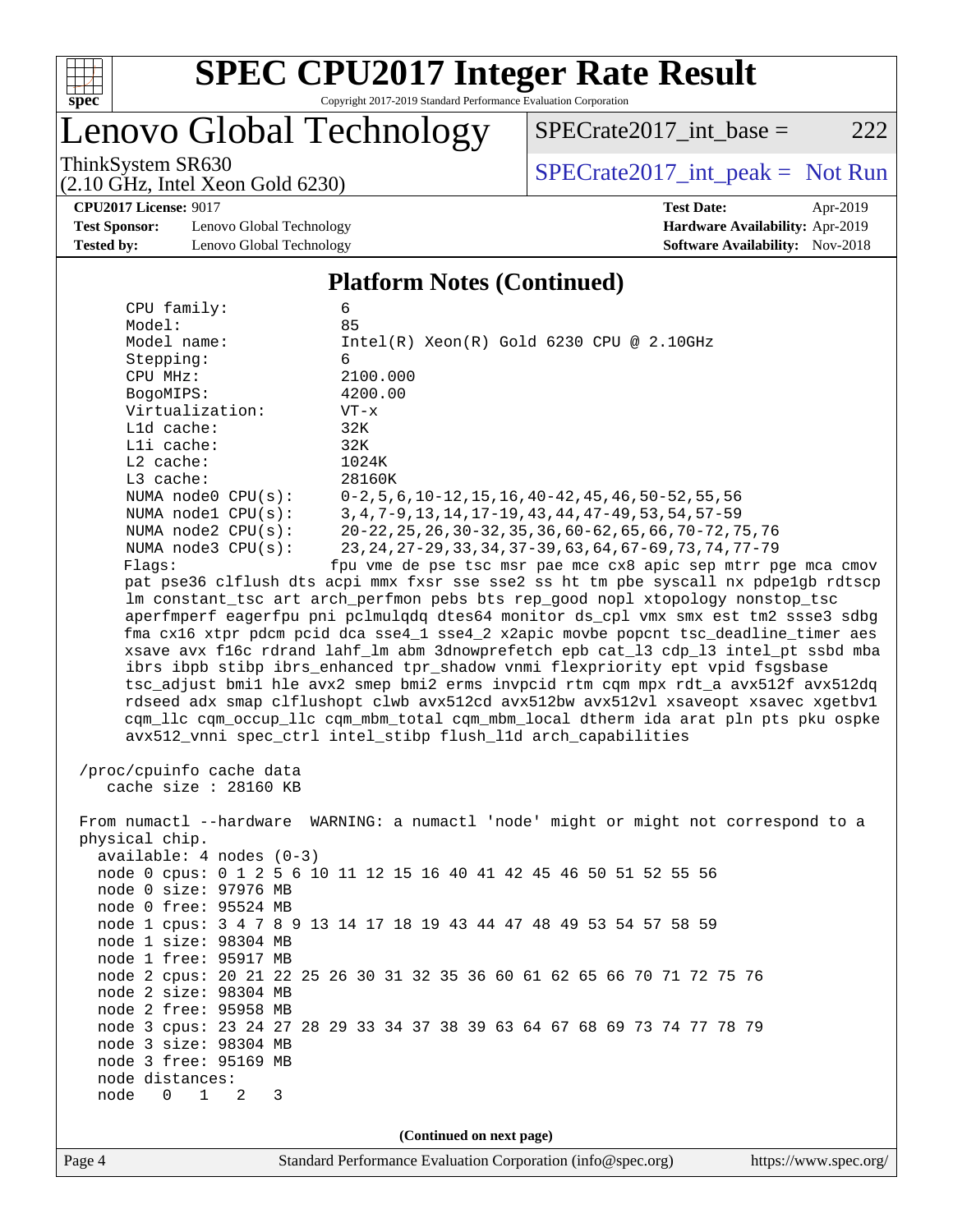| $spec^*$                                                                                                                                                          |                                                                                                                                                                                                                                                                                                                     | <b>SPEC CPU2017 Integer Rate Result</b><br>Copyright 2017-2019 Standard Performance Evaluation Corporation                                                                                                                                                                                                                                                                                                                                                                                                                                                                                                                                                                                                             |                                                                                         |          |
|-------------------------------------------------------------------------------------------------------------------------------------------------------------------|---------------------------------------------------------------------------------------------------------------------------------------------------------------------------------------------------------------------------------------------------------------------------------------------------------------------|------------------------------------------------------------------------------------------------------------------------------------------------------------------------------------------------------------------------------------------------------------------------------------------------------------------------------------------------------------------------------------------------------------------------------------------------------------------------------------------------------------------------------------------------------------------------------------------------------------------------------------------------------------------------------------------------------------------------|-----------------------------------------------------------------------------------------|----------|
|                                                                                                                                                                   |                                                                                                                                                                                                                                                                                                                     | Lenovo Global Technology                                                                                                                                                                                                                                                                                                                                                                                                                                                                                                                                                                                                                                                                                               | $SPECrate2017\_int\_base =$                                                             | 222      |
| ThinkSystem SR630<br>$(2.10 \text{ GHz}, \text{Intel Xeon Gold } 6230)$                                                                                           |                                                                                                                                                                                                                                                                                                                     |                                                                                                                                                                                                                                                                                                                                                                                                                                                                                                                                                                                                                                                                                                                        | $SPECrate2017\_int\_peak = Not Run$                                                     |          |
| <b>CPU2017 License: 9017</b><br><b>Test Sponsor:</b><br><b>Tested by:</b>                                                                                         | Lenovo Global Technology<br>Lenovo Global Technology                                                                                                                                                                                                                                                                |                                                                                                                                                                                                                                                                                                                                                                                                                                                                                                                                                                                                                                                                                                                        | <b>Test Date:</b><br>Hardware Availability: Apr-2019<br>Software Availability: Nov-2018 | Apr-2019 |
|                                                                                                                                                                   |                                                                                                                                                                                                                                                                                                                     | <b>Platform Notes (Continued)</b>                                                                                                                                                                                                                                                                                                                                                                                                                                                                                                                                                                                                                                                                                      |                                                                                         |          |
| 0 :<br>10<br>1:<br>11<br>2:<br>21<br>3:<br>21<br>From /proc/meminfo<br>MemTotal:<br>HugePages_Total:<br>Hugepagesize:<br>os-release:<br>ID="rhel"<br>uname $-a$ : | 21<br>21<br>11<br>21<br>10<br>21<br>10<br>11<br>21<br>11<br>10<br>21<br>From /etc/*release* /etc/*version*<br>VERSION="7.6 (Maipo)"<br>ID LIKE="fedora"<br>VARIANT="Server"<br>VARIANT_ID="server"<br>VERSION_ID="7.6"<br>x86_64 x86_64 x86_64 GNU/Linux<br>$CVE-2017-5754$ (Meltdown):<br>run-level 3 Apr 25 23:30 | 395877552 kB<br>0<br>2048 kB<br>NAME="Red Hat Enterprise Linux Server"<br>PRETTY_NAME="Red Hat Enterprise Linux Server 7.6 (Maipo)"<br>redhat-release: Red Hat Enterprise Linux Server release 7.6 (Maipo)<br>system-release: Red Hat Enterprise Linux Server release 7.6 (Maipo)<br>system-release-cpe: cpe:/o:redhat:enterprise_linux:7.6:ga:server<br>Linux localhost.localdomain 3.10.0-957.el7.x86_64 #1 SMP Thu Oct 4 20:48:51 UTC 2018<br>Kernel self-reported vulnerability status:<br>Not affected<br>CVE-2017-5753 (Spectre variant 1): Mitigation: Load fences, __user pointer sanitization<br>CVE-2017-5715 (Spectre variant 2): Mitigation: Enhanced IBRS<br>SPEC is set to: /home/cpu2017-1.0.5-ic19.0u1 |                                                                                         |          |
| Filesystem<br>/dev/sdb2                                                                                                                                           |                                                                                                                                                                                                                                                                                                                     | Type Size Used Avail Use% Mounted on<br>xfs 689G 21G 668G<br>4% /home                                                                                                                                                                                                                                                                                                                                                                                                                                                                                                                                                                                                                                                  |                                                                                         |          |
| Memory:                                                                                                                                                           |                                                                                                                                                                                                                                                                                                                     | Additional information from dmidecode follows. WARNING: Use caution when you interpret<br>this section. The 'dmidecode' program reads system data which is "intended to allow<br>hardware to be accurately determined", but the intent may not be met, as there are<br>frequent changes to hardware, firmware, and the "DMTF SMBIOS" standard.<br>BIOS Lenovo - [IVE135P-2.10]- 02/13/2019                                                                                                                                                                                                                                                                                                                             |                                                                                         |          |
|                                                                                                                                                                   |                                                                                                                                                                                                                                                                                                                     | 24x Samsung M393A2K43CB2-CVF 16 GB 2 rank 2933                                                                                                                                                                                                                                                                                                                                                                                                                                                                                                                                                                                                                                                                         |                                                                                         |          |
|                                                                                                                                                                   |                                                                                                                                                                                                                                                                                                                     | (Continued on next page)                                                                                                                                                                                                                                                                                                                                                                                                                                                                                                                                                                                                                                                                                               |                                                                                         |          |

| Page 5 | Standard Performance Evaluation Corporation (info@spec.org) | https://www.spec.org/ |
|--------|-------------------------------------------------------------|-----------------------|
|--------|-------------------------------------------------------------|-----------------------|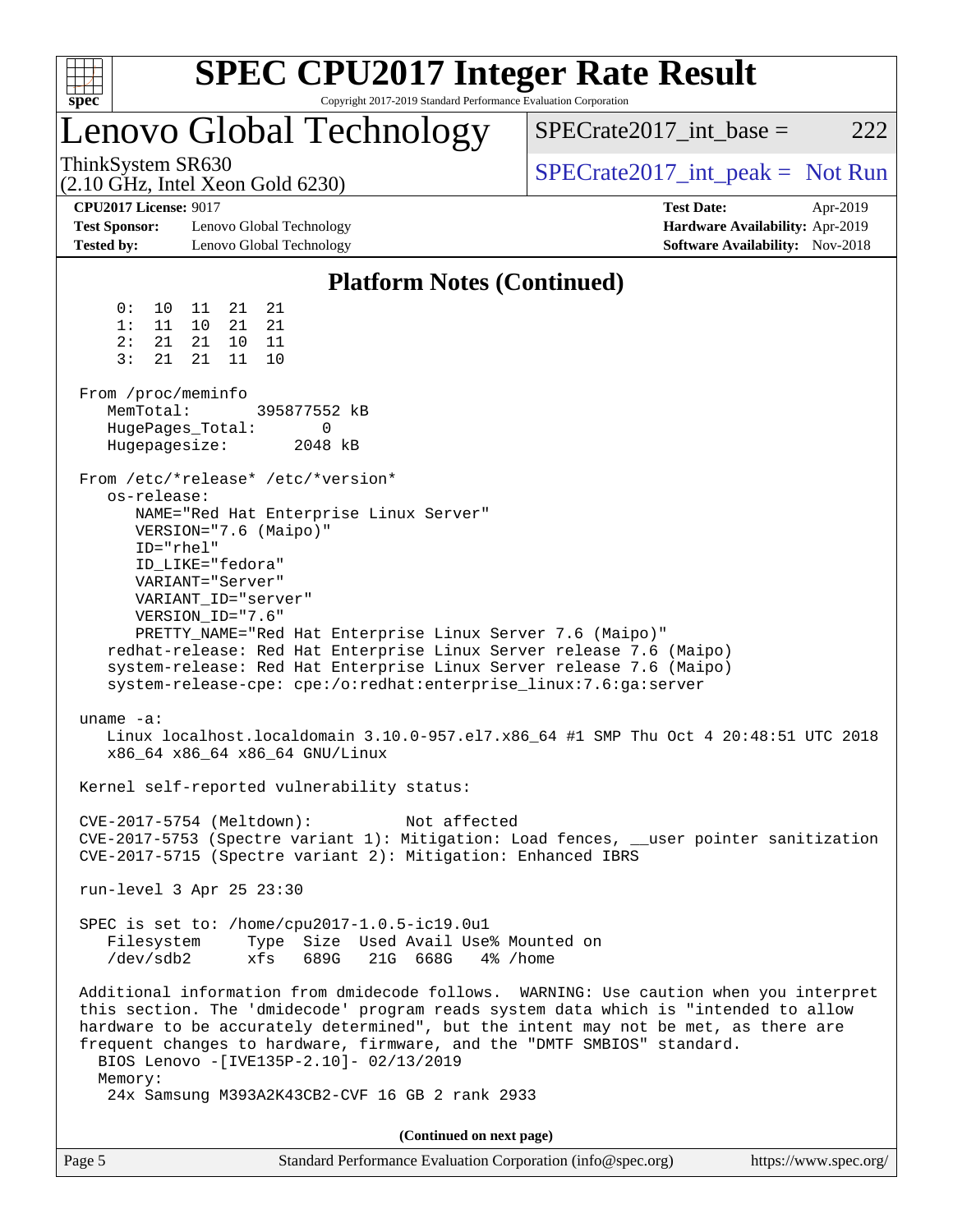

### Lenovo Global Technology

ThinkSystem SR630<br>  $(2.10 \text{ GHz. Intel Yoon Gold } 6230)$  [SPECrate2017\\_int\\_peak =](http://www.spec.org/auto/cpu2017/Docs/result-fields.html#SPECrate2017intpeak) Not Run

 $SPECTate2017\_int\_base = 222$ 

### (2.10 GHz, Intel Xeon Gold 6230)

**[Test Sponsor:](http://www.spec.org/auto/cpu2017/Docs/result-fields.html#TestSponsor)** Lenovo Global Technology **[Hardware Availability:](http://www.spec.org/auto/cpu2017/Docs/result-fields.html#HardwareAvailability)** Apr-2019 **[Tested by:](http://www.spec.org/auto/cpu2017/Docs/result-fields.html#Testedby)** Lenovo Global Technology **[Software Availability:](http://www.spec.org/auto/cpu2017/Docs/result-fields.html#SoftwareAvailability)** Nov-2018

**[CPU2017 License:](http://www.spec.org/auto/cpu2017/Docs/result-fields.html#CPU2017License)** 9017 **[Test Date:](http://www.spec.org/auto/cpu2017/Docs/result-fields.html#TestDate)** Apr-2019

### **[Platform Notes \(Continued\)](http://www.spec.org/auto/cpu2017/Docs/result-fields.html#PlatformNotes)**

(End of data from sysinfo program)

### **[Compiler Version Notes](http://www.spec.org/auto/cpu2017/Docs/result-fields.html#CompilerVersionNotes)**

| $500. perlbench_r(base) 502. gcc_r(base) 505. mcf_r(base) 525. x264_r(base)$<br>CC.<br>$557.xx$ $r(base)$                                                                              |
|----------------------------------------------------------------------------------------------------------------------------------------------------------------------------------------|
| Intel(R) C Intel(R) 64 Compiler for applications running on Intel(R) 64,<br>Version 19.0.1.144 Build 20181018<br>Copyright (C) 1985-2018 Intel Corporation. All rights reserved.       |
|                                                                                                                                                                                        |
| CXXC 520.omnetpp $r(base)$ 523.xalancbmk $r(base)$ 531.deepsjeng $r(base)$<br>$541.$ leela r(base)                                                                                     |
| Intel(R) $C++$ Intel(R) 64 Compiler for applications running on Intel(R) 64,<br>Version 19.0.1.144 Build 20181018<br>Copyright (C) 1985-2018 Intel Corporation. All rights reserved.   |
| FC 548. exchange2 r(base)                                                                                                                                                              |
| Intel(R) Fortran Intel(R) 64 Compiler for applications running on Intel(R)<br>64, Version 19.0.1.144 Build 20181018<br>Copyright (C) 1985-2018 Intel Corporation. All rights reserved. |

### **[Base Compiler Invocation](http://www.spec.org/auto/cpu2017/Docs/result-fields.html#BaseCompilerInvocation)**

[C benchmarks](http://www.spec.org/auto/cpu2017/Docs/result-fields.html#Cbenchmarks): [icc -m64 -std=c11](http://www.spec.org/cpu2017/results/res2019q2/cpu2017-20190429-12939.flags.html#user_CCbase_intel_icc_64bit_c11_33ee0cdaae7deeeab2a9725423ba97205ce30f63b9926c2519791662299b76a0318f32ddfffdc46587804de3178b4f9328c46fa7c2b0cd779d7a61945c91cd35)

[C++ benchmarks:](http://www.spec.org/auto/cpu2017/Docs/result-fields.html#CXXbenchmarks) [icpc -m64](http://www.spec.org/cpu2017/results/res2019q2/cpu2017-20190429-12939.flags.html#user_CXXbase_intel_icpc_64bit_4ecb2543ae3f1412ef961e0650ca070fec7b7afdcd6ed48761b84423119d1bf6bdf5cad15b44d48e7256388bc77273b966e5eb805aefd121eb22e9299b2ec9d9)

[Fortran benchmarks](http://www.spec.org/auto/cpu2017/Docs/result-fields.html#Fortranbenchmarks): [ifort -m64](http://www.spec.org/cpu2017/results/res2019q2/cpu2017-20190429-12939.flags.html#user_FCbase_intel_ifort_64bit_24f2bb282fbaeffd6157abe4f878425411749daecae9a33200eee2bee2fe76f3b89351d69a8130dd5949958ce389cf37ff59a95e7a40d588e8d3a57e0c3fd751)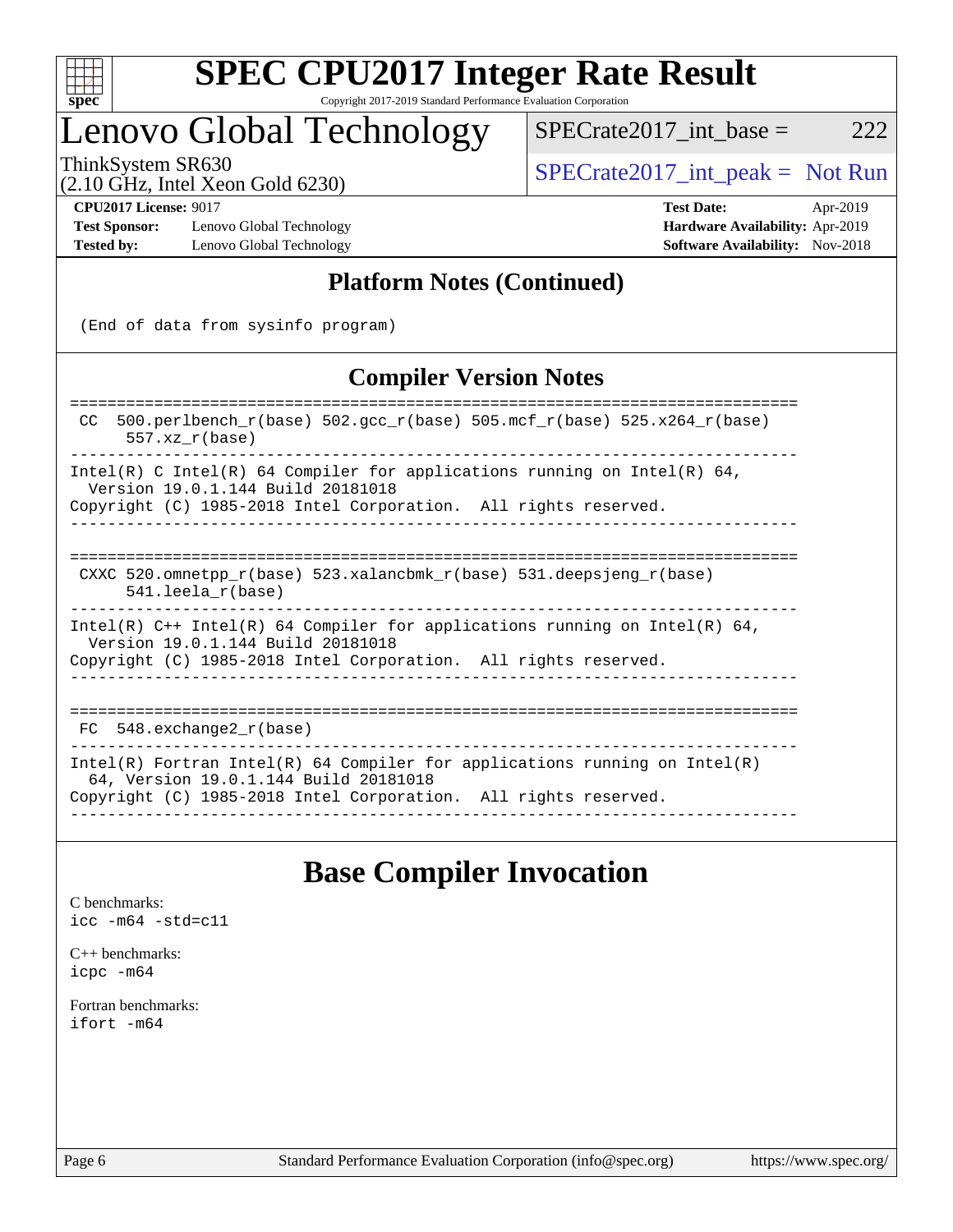

# Lenovo Global Technology

ThinkSystem SR630  $SPECrate2017$ \_int\_peak = Not Run

 $SPECrate2017\_int\_base = 222$ 

(2.10 GHz, Intel Xeon Gold 6230)

**[CPU2017 License:](http://www.spec.org/auto/cpu2017/Docs/result-fields.html#CPU2017License)** 9017 **[Test Date:](http://www.spec.org/auto/cpu2017/Docs/result-fields.html#TestDate)** Apr-2019

**[Test Sponsor:](http://www.spec.org/auto/cpu2017/Docs/result-fields.html#TestSponsor)** Lenovo Global Technology **[Hardware Availability:](http://www.spec.org/auto/cpu2017/Docs/result-fields.html#HardwareAvailability)** Apr-2019 **[Tested by:](http://www.spec.org/auto/cpu2017/Docs/result-fields.html#Testedby)** Lenovo Global Technology **[Software Availability:](http://www.spec.org/auto/cpu2017/Docs/result-fields.html#SoftwareAvailability)** Nov-2018

### **[Base Portability Flags](http://www.spec.org/auto/cpu2017/Docs/result-fields.html#BasePortabilityFlags)**

 500.perlbench\_r: [-DSPEC\\_LP64](http://www.spec.org/cpu2017/results/res2019q2/cpu2017-20190429-12939.flags.html#b500.perlbench_r_basePORTABILITY_DSPEC_LP64) [-DSPEC\\_LINUX\\_X64](http://www.spec.org/cpu2017/results/res2019q2/cpu2017-20190429-12939.flags.html#b500.perlbench_r_baseCPORTABILITY_DSPEC_LINUX_X64) 502.gcc\_r: [-DSPEC\\_LP64](http://www.spec.org/cpu2017/results/res2019q2/cpu2017-20190429-12939.flags.html#suite_basePORTABILITY502_gcc_r_DSPEC_LP64) 505.mcf\_r: [-DSPEC\\_LP64](http://www.spec.org/cpu2017/results/res2019q2/cpu2017-20190429-12939.flags.html#suite_basePORTABILITY505_mcf_r_DSPEC_LP64) 520.omnetpp\_r: [-DSPEC\\_LP64](http://www.spec.org/cpu2017/results/res2019q2/cpu2017-20190429-12939.flags.html#suite_basePORTABILITY520_omnetpp_r_DSPEC_LP64) 523.xalancbmk\_r: [-DSPEC\\_LP64](http://www.spec.org/cpu2017/results/res2019q2/cpu2017-20190429-12939.flags.html#suite_basePORTABILITY523_xalancbmk_r_DSPEC_LP64) [-DSPEC\\_LINUX](http://www.spec.org/cpu2017/results/res2019q2/cpu2017-20190429-12939.flags.html#b523.xalancbmk_r_baseCXXPORTABILITY_DSPEC_LINUX) 525.x264\_r: [-DSPEC\\_LP64](http://www.spec.org/cpu2017/results/res2019q2/cpu2017-20190429-12939.flags.html#suite_basePORTABILITY525_x264_r_DSPEC_LP64) 531.deepsjeng\_r: [-DSPEC\\_LP64](http://www.spec.org/cpu2017/results/res2019q2/cpu2017-20190429-12939.flags.html#suite_basePORTABILITY531_deepsjeng_r_DSPEC_LP64) 541.leela\_r: [-DSPEC\\_LP64](http://www.spec.org/cpu2017/results/res2019q2/cpu2017-20190429-12939.flags.html#suite_basePORTABILITY541_leela_r_DSPEC_LP64) 548.exchange2\_r: [-DSPEC\\_LP64](http://www.spec.org/cpu2017/results/res2019q2/cpu2017-20190429-12939.flags.html#suite_basePORTABILITY548_exchange2_r_DSPEC_LP64) 557.xz\_r: [-DSPEC\\_LP64](http://www.spec.org/cpu2017/results/res2019q2/cpu2017-20190429-12939.flags.html#suite_basePORTABILITY557_xz_r_DSPEC_LP64)

### **[Base Optimization Flags](http://www.spec.org/auto/cpu2017/Docs/result-fields.html#BaseOptimizationFlags)**

#### [C benchmarks](http://www.spec.org/auto/cpu2017/Docs/result-fields.html#Cbenchmarks):

[-Wl,-z,muldefs](http://www.spec.org/cpu2017/results/res2019q2/cpu2017-20190429-12939.flags.html#user_CCbase_link_force_multiple1_b4cbdb97b34bdee9ceefcfe54f4c8ea74255f0b02a4b23e853cdb0e18eb4525ac79b5a88067c842dd0ee6996c24547a27a4b99331201badda8798ef8a743f577) [-xCORE-AVX512](http://www.spec.org/cpu2017/results/res2019q2/cpu2017-20190429-12939.flags.html#user_CCbase_f-xCORE-AVX512) [-ipo](http://www.spec.org/cpu2017/results/res2019q2/cpu2017-20190429-12939.flags.html#user_CCbase_f-ipo) [-O3](http://www.spec.org/cpu2017/results/res2019q2/cpu2017-20190429-12939.flags.html#user_CCbase_f-O3) [-no-prec-div](http://www.spec.org/cpu2017/results/res2019q2/cpu2017-20190429-12939.flags.html#user_CCbase_f-no-prec-div) [-qopt-mem-layout-trans=4](http://www.spec.org/cpu2017/results/res2019q2/cpu2017-20190429-12939.flags.html#user_CCbase_f-qopt-mem-layout-trans_fa39e755916c150a61361b7846f310bcdf6f04e385ef281cadf3647acec3f0ae266d1a1d22d972a7087a248fd4e6ca390a3634700869573d231a252c784941a8) [-L/usr/local/IntelCompiler19/compilers\\_and\\_libraries\\_2019.1.144/linux/compiler/lib/intel64](http://www.spec.org/cpu2017/results/res2019q2/cpu2017-20190429-12939.flags.html#user_CCbase_qkmalloc_link_f25da0aa8cf9bced0533715046f0c2fbfb1a7191e3e496916672e09b4c388a884c4c7e4862cb529343da2264b43416df65c99fd1ddbf5dd13ae6d3130cf47881) [-lqkmalloc](http://www.spec.org/cpu2017/results/res2019q2/cpu2017-20190429-12939.flags.html#user_CCbase_qkmalloc_link_lib_79a818439969f771c6bc311cfd333c00fc099dad35c030f5aab9dda831713d2015205805422f83de8875488a2991c0a156aaa600e1f9138f8fc37004abc96dc5)

#### [C++ benchmarks](http://www.spec.org/auto/cpu2017/Docs/result-fields.html#CXXbenchmarks):

[-Wl,-z,muldefs](http://www.spec.org/cpu2017/results/res2019q2/cpu2017-20190429-12939.flags.html#user_CXXbase_link_force_multiple1_b4cbdb97b34bdee9ceefcfe54f4c8ea74255f0b02a4b23e853cdb0e18eb4525ac79b5a88067c842dd0ee6996c24547a27a4b99331201badda8798ef8a743f577) [-xCORE-AVX512](http://www.spec.org/cpu2017/results/res2019q2/cpu2017-20190429-12939.flags.html#user_CXXbase_f-xCORE-AVX512) [-ipo](http://www.spec.org/cpu2017/results/res2019q2/cpu2017-20190429-12939.flags.html#user_CXXbase_f-ipo) [-O3](http://www.spec.org/cpu2017/results/res2019q2/cpu2017-20190429-12939.flags.html#user_CXXbase_f-O3) [-no-prec-div](http://www.spec.org/cpu2017/results/res2019q2/cpu2017-20190429-12939.flags.html#user_CXXbase_f-no-prec-div)

[-qopt-mem-layout-trans=4](http://www.spec.org/cpu2017/results/res2019q2/cpu2017-20190429-12939.flags.html#user_CXXbase_f-qopt-mem-layout-trans_fa39e755916c150a61361b7846f310bcdf6f04e385ef281cadf3647acec3f0ae266d1a1d22d972a7087a248fd4e6ca390a3634700869573d231a252c784941a8)

[-L/usr/local/IntelCompiler19/compilers\\_and\\_libraries\\_2019.1.144/linux/compiler/lib/intel64](http://www.spec.org/cpu2017/results/res2019q2/cpu2017-20190429-12939.flags.html#user_CXXbase_qkmalloc_link_f25da0aa8cf9bced0533715046f0c2fbfb1a7191e3e496916672e09b4c388a884c4c7e4862cb529343da2264b43416df65c99fd1ddbf5dd13ae6d3130cf47881) [-lqkmalloc](http://www.spec.org/cpu2017/results/res2019q2/cpu2017-20190429-12939.flags.html#user_CXXbase_qkmalloc_link_lib_79a818439969f771c6bc311cfd333c00fc099dad35c030f5aab9dda831713d2015205805422f83de8875488a2991c0a156aaa600e1f9138f8fc37004abc96dc5)

#### [Fortran benchmarks](http://www.spec.org/auto/cpu2017/Docs/result-fields.html#Fortranbenchmarks):

[-Wl,-z,muldefs](http://www.spec.org/cpu2017/results/res2019q2/cpu2017-20190429-12939.flags.html#user_FCbase_link_force_multiple1_b4cbdb97b34bdee9ceefcfe54f4c8ea74255f0b02a4b23e853cdb0e18eb4525ac79b5a88067c842dd0ee6996c24547a27a4b99331201badda8798ef8a743f577) [-xCORE-AVX512](http://www.spec.org/cpu2017/results/res2019q2/cpu2017-20190429-12939.flags.html#user_FCbase_f-xCORE-AVX512) [-ipo](http://www.spec.org/cpu2017/results/res2019q2/cpu2017-20190429-12939.flags.html#user_FCbase_f-ipo) [-O3](http://www.spec.org/cpu2017/results/res2019q2/cpu2017-20190429-12939.flags.html#user_FCbase_f-O3) [-no-prec-div](http://www.spec.org/cpu2017/results/res2019q2/cpu2017-20190429-12939.flags.html#user_FCbase_f-no-prec-div) [-qopt-mem-layout-trans=4](http://www.spec.org/cpu2017/results/res2019q2/cpu2017-20190429-12939.flags.html#user_FCbase_f-qopt-mem-layout-trans_fa39e755916c150a61361b7846f310bcdf6f04e385ef281cadf3647acec3f0ae266d1a1d22d972a7087a248fd4e6ca390a3634700869573d231a252c784941a8) [-nostandard-realloc-lhs](http://www.spec.org/cpu2017/results/res2019q2/cpu2017-20190429-12939.flags.html#user_FCbase_f_2003_std_realloc_82b4557e90729c0f113870c07e44d33d6f5a304b4f63d4c15d2d0f1fab99f5daaed73bdb9275d9ae411527f28b936061aa8b9c8f2d63842963b95c9dd6426b8a) [-align array32byte](http://www.spec.org/cpu2017/results/res2019q2/cpu2017-20190429-12939.flags.html#user_FCbase_align_array32byte_b982fe038af199962ba9a80c053b8342c548c85b40b8e86eb3cc33dee0d7986a4af373ac2d51c3f7cf710a18d62fdce2948f201cd044323541f22fc0fffc51b6) [-L/usr/local/IntelCompiler19/compilers\\_and\\_libraries\\_2019.1.144/linux/compiler/lib/intel64](http://www.spec.org/cpu2017/results/res2019q2/cpu2017-20190429-12939.flags.html#user_FCbase_qkmalloc_link_f25da0aa8cf9bced0533715046f0c2fbfb1a7191e3e496916672e09b4c388a884c4c7e4862cb529343da2264b43416df65c99fd1ddbf5dd13ae6d3130cf47881) [-lqkmalloc](http://www.spec.org/cpu2017/results/res2019q2/cpu2017-20190429-12939.flags.html#user_FCbase_qkmalloc_link_lib_79a818439969f771c6bc311cfd333c00fc099dad35c030f5aab9dda831713d2015205805422f83de8875488a2991c0a156aaa600e1f9138f8fc37004abc96dc5)

The flags files that were used to format this result can be browsed at <http://www.spec.org/cpu2017/flags/Intel-ic18.0-official-linux64.2019-04-02.html> <http://www.spec.org/cpu2017/flags/Lenovo-Platform-SPECcpu2017-Flags-V1.2-CLX-A.html>

You can also download the XML flags sources by saving the following links: <http://www.spec.org/cpu2017/flags/Intel-ic18.0-official-linux64.2019-04-02.xml> <http://www.spec.org/cpu2017/flags/Lenovo-Platform-SPECcpu2017-Flags-V1.2-CLX-A.xml>